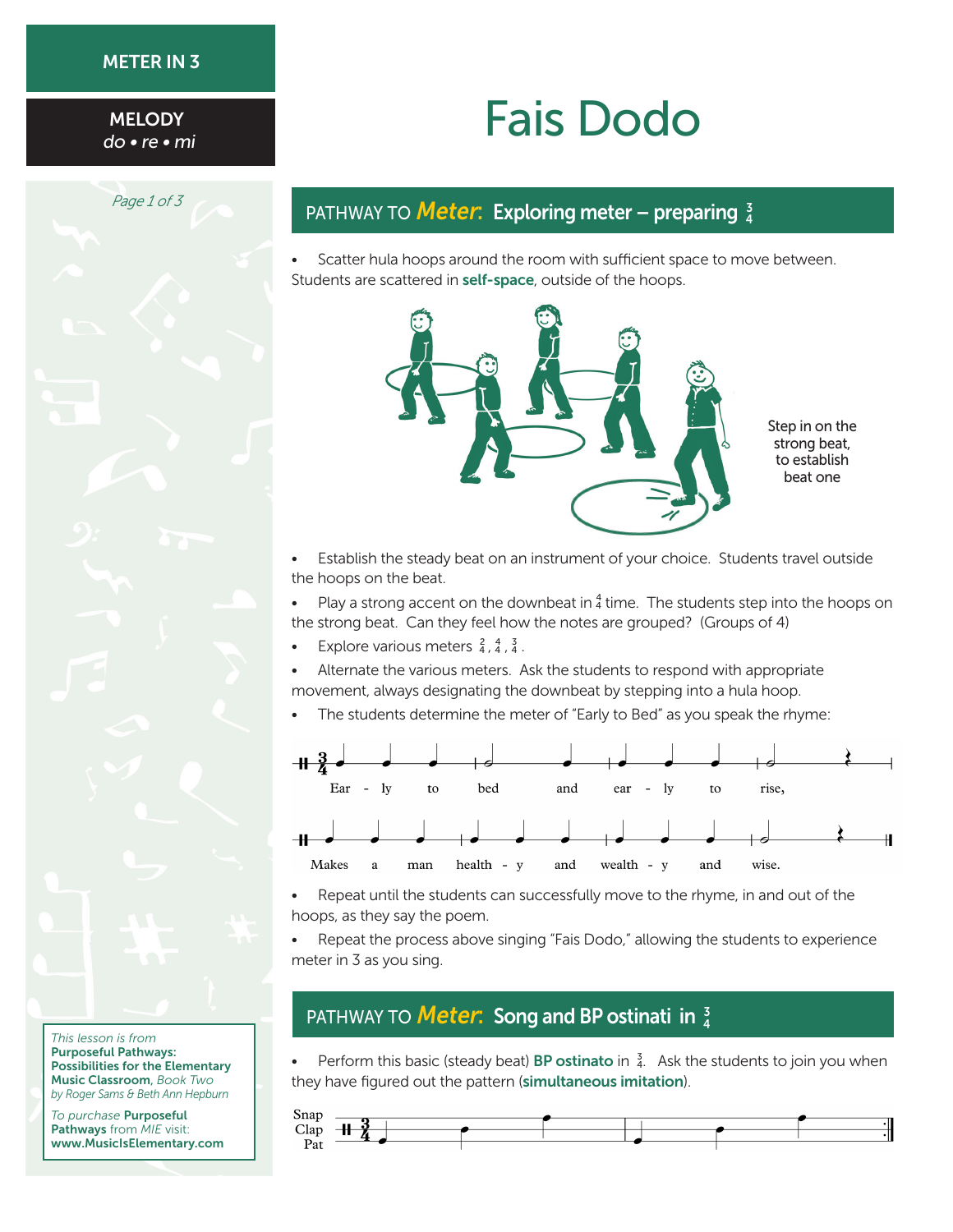#### METER IN 3

#### **MELODY** do • re • mi

- **Franklington Students perform the BP ostinato** while you sing the song using **solfa**. *Page 2 of 3*
- Rote teaching of "Fais Dodo," using solfa.



Students sing the song using solfa.

Divide the class in half. Half sings using solfa. Half performs the BP ostinato. Trade parts.

- Teach the text in French and/or English.
- Divide the class in half. Half sings the song with text. Half performs the BP ostinato. Trade parts.
- Students pair up and perform the BP ostinato with their partners. (Clap your partner's hands instead of snapping.)

Pairs create their own 3- or 6-beat BP ostinati in the style of playground clapping games.

- Put one or two pairs of eighth notes in your **ostinato**.
- Put one rest in your **ostinato**, if you want to be very tricky.

The **ostinato** must feel like a 3 pattern. You make it feel like a 3 pattern by making sure that the strongest sound is on beat one, followed by two weak beats. (This is the core learning for this lesson!)

- Pairs share their work with the class. Class reports observations.
- Pairs perform their ostinati while the remainder of the class sings the song.

# PATHWAY TO **Ensemble: I-V with BP ostinato**

• Sing the BX/BM ostinato with text (on the bottom pitches: *do-do-so,-do*) and pat the pattern on your lap. Be sure to move your right hand to the outside of your leg for the low *so*. Students join you when they are ready (simultaneous imitation). Because you are mirroring, they will move their left hand to the outside of the leg.



- Divide the class in half. Half sings the **ostinato**. Half sings the song. Trade parts.
- Transfer to **BX/BM** and perform with the song.

Add the **BP ostinato**. Choose to use the simple **ostinato** in the score or use one created by students in the previous pathway. Consider giving each pair an opportunity to perform their **ostinato** with the orchestration.

*This lesson is from* Purposeful Pathways: Possibilities for the Elementary Music Classroom, *Book Two by Roger Sams & Beth Ann Hepburn*

*To purchase* Purposeful Pathways from *MIE* visit: <www.MusicIsElementary.com>